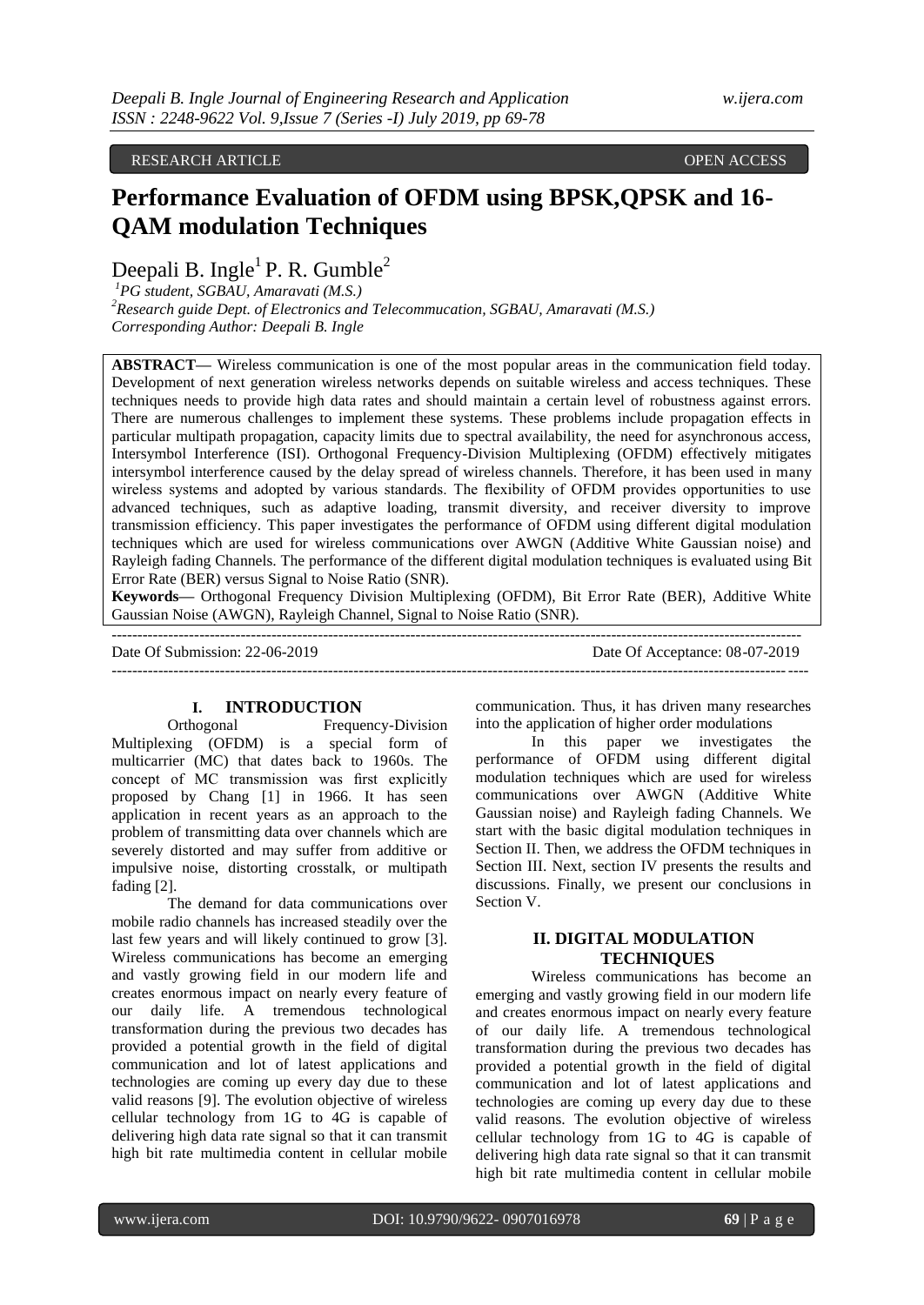communication. Thus, it has driven many researches into the application of higher order modulations

#### **A. Binary Phase-Shift Keying (BPSK)**

BPSK is the simplest form of phase shift keying. It uses two phases which are separated by 180°. It does not particularly matter exactly where the constellation points are positioned, as in this figure they are shown on the real axis, at  $0^{\circ}$  and  $180^{\circ}$ . This modulation is the most robust of all the PSKs since it takes the highest level of noise or distortion to make the demodulator reach an incorrect decision. It is, however, only able to modulate at 1 bit/symbol and so is unsuitable for high data rate applications when bandwidth is limited.



**Fig. 2.1:** Constellation diagram for BPSK

The two phases which are separated by  $180<sup>0</sup>$  and can also be termed as 2-PSK. In BPSK, a single carrier is modulated by controlling its polarity according to the binary data signal to be transmitted. The magnitude of the modulated BPSK signal is kept constant, thus increasing the maximum power to be delivered.



**Fig. 2.2:** BPSK Modulator

To produce a BPSK signal, the binary sequence in polar form with symbol 1 and 0 are represented by fixed magnitude levels of  $+\sqrt{E_b}$  and  $r-\sqrt{E_b}$  respectively. The resulting binary wave in polar form and a sinusoidal carrier  $\phi_1(t)$ , whose frequency is given by  $f_c = \frac{n_c}{T_b}$  for some fixed integer  $n<sub>c</sub>$  are applied to the product modulator. The carrier and timing pulses used to obtain the binary wave are generally extracted from a common master clock. At the output of modulator the desired PSK waveform can be obtained.

#### **B. Quadrature Phase-Shift Keying (QPSK)**

QPSK is one example of M-ary PSK modulation technique  $(M = 4)$  where it transmits 2 bits per symbol. The phase carrier takes on one of four equally spaced values, such as 0,  $\pi/2$ ,  $\pi$  and  $3\pi/2$ , where each value of phase corresponds to a unique pair of message bits as it is shown in figure 2.3.



**Fig. 2.3:** Constellation diagram for QPSK

Although QPSK can be viewed as a quaternary modulation, it is easier to see it as two independently modulated quadrature carriers. With this interpretation, the even (or odd) bits are used to modulate the in-phase component of the carrier, while the odd (or even) bits are used to modulate the quadrature-phase component of the carrier. BPSK is used on both carriers and they can be independently demodulated. As a result, the probability of bit-error for QPSK is the same as for BPSK:



**Fig. 2.4**: QPSK Modulator

The input binary data sequence is first converted into a bipolar NRZ signal, b(t). The value of  $b(t)=+1V$  for a logic 1 input and  $b(t) = -1V$  when the binary input is equal to 0. The demultiplexer will divide  $b(t)$  into two separate bit streams named  $b_{\sigma}(t)$  and  $b_{\sigma}(t)$ . The bit stream  $b_{\sigma}(t)$  consists of only even numbers 2, 4, 6 …and so on whereas the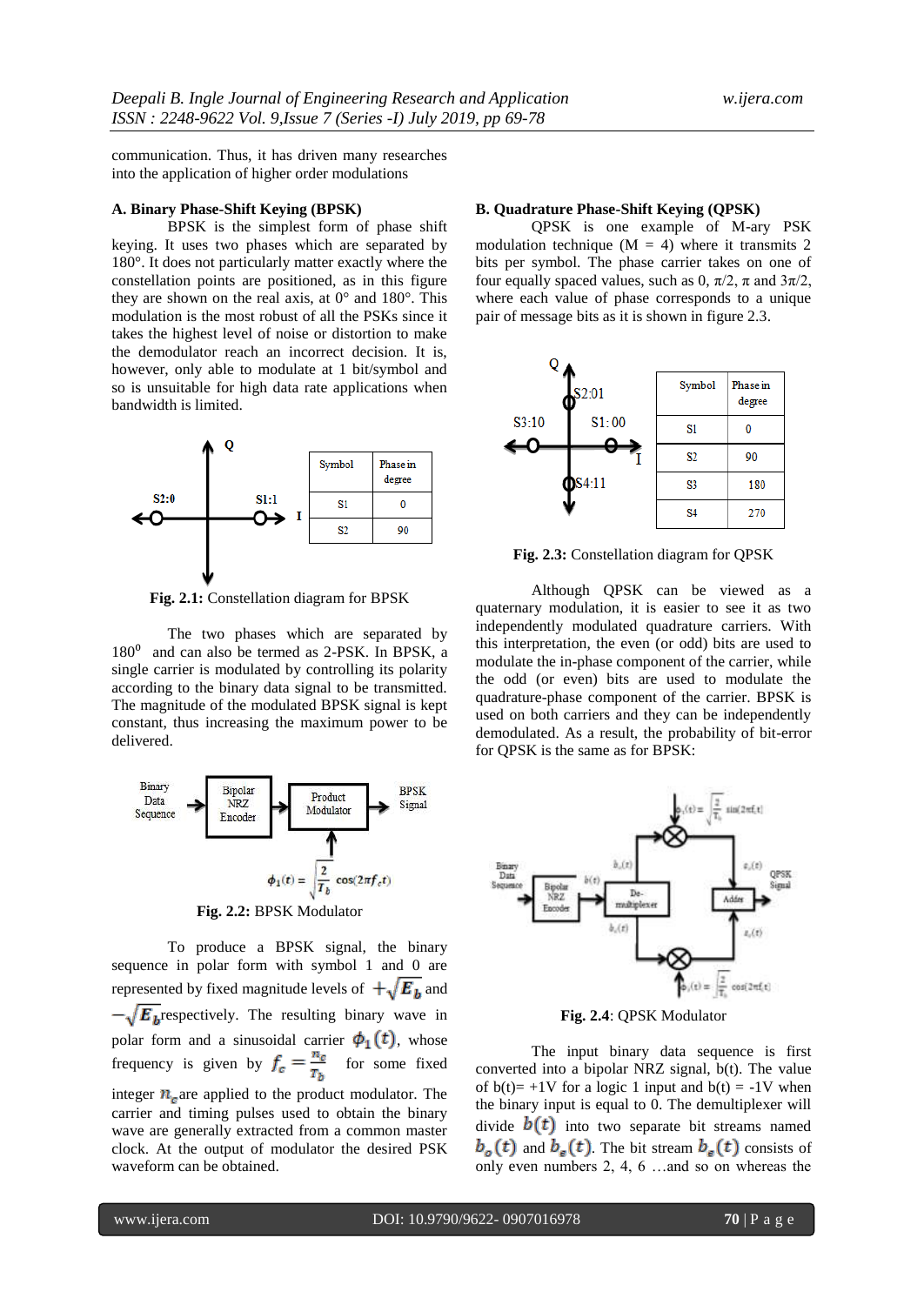$b<sub>o</sub>(t)$  bit stream consists of only odd numbered bits. Each bit in even and odd bit stream will be held for a period of  $2T_b$  seconds. This duration is called as symbol duration  $T_s$ . This is because every symbol contains two bits. The bit streams  $b_{\epsilon}(t)$  is superimposed on a carrier  $\phi_2(t)$  and the bit streams  $b_{\alpha}(t)$  is superimposed on a carrier  $\phi_1(t)$  by means of using two multipliers to generate two signals  $s_{\epsilon}(t)$  and  $s_{\rho}(t)$  respectively. These two signals are basically BPSK signals. The multipliers output is then added together to generate QPSK signal.

## **C. Quadrature Amplitude Modulation (QAM)**

The QAM is a modulation scheme where its amplitude is allowed to vary with phase. This technique can be viewed as a combination of ASK as well as PSK. QAM is widely used in many digital data communication applications , where data rates beyond 8-PSK are needed by a radio communication system then QAM modulation scheme is extensively used because QAM achieves a greater distance between adjacent points in the I-Q plane by distributing the points are more distinct and data errors are reduced. The QAM modulation is more useful and efficient than the others and is almost applicable for all the progressive modems.

| m               | 1100<br>G.<br><b>In Paris</b> | 1000<br>o       |
|-----------------|-------------------------------|-----------------|
| 0101<br>ං       | 1101<br>െ                     | 1001<br>$\circ$ |
| 0111<br>⊙       | $\overline{\mathbf{m}}$       | 011             |
| 0110<br>$\circ$ | 1110<br>$\circ$               | 1010<br>1001    |
|                 | 0100                          |                 |

**Fig. 3.8**: Constellation Diagram For 16-QAM

**THEORETICALLY, HIGHER ORDER OF M-ARY QAM ENABLES DATA TO BE TRANSMITTED IN A MUCH SMALLER SPECTRUM. HOWEVER, THE SYMBOLS ARE EASILY SUBJECTED TO ERRORS DUE TO NOISE AND INTERFERENCE BECAUSE THE SYMBOLS ARE LOCATED VERY CLOSED TOGETHER IN THE CONSTELLATION DIAGRAM. THUS SUCH SIGNAL HAS TO TRANSMIT EXTRA POWER SO THAT THE SYMBOL CAN BE SPREAD out MORE AND THIS REDUCES POWER EFFICIENCY AS COMPARED TO SIMPLER MODULATION SCHEME. ALSO THE RADIO EQUIPMENT IS MORE COMPLEX. HOWEVER, THERE IS A TRADE OFF IN EMPLOYING BANDWIDTH EFFICIENT M-QAM MODULATION SCHEME. THE** 

**COMPLEXITY OF THE RECEIVER INCREASES LINEARLY WITH M (NUMBER OF ORTHOGONAL SEQUENCES) AND EXPONENTIALLY WITH THE NUMBER OF BITS PER SYMBOL. THE ACHIEVABLE BANDWIDTH EFFICIENCY OF THE SYSTEM IS LIMITED BY THE MAXIMUM POSSIBLE NUMBER OF ORTHOGONAL SEQUENCES AND BY ACCEPTABLE COMPLEXITY OF THE RECEIVER.**



FIG. 2.5: **QAM Modulator**

**AT QAM TRANSMITTER THE INPUT SIGNAL IS FIRST SPLIT INTO TWO EQUAL PARTS USING ASK. ONE OF THEM IS MULTIPLIED WITH THE COSINE FUNCTION TO GIVE THE IN PHASE COMPONENT AND OTHER SIGNAL IS MULTIPLIED WITH SINE FUNCTION TO GIVE THE QUADRATURE COMPONENT. THESE TWO SIGNALS ARE THEN ADDED TO GIVE THE FINAL SIGNAL AS QAM SIGNAL.**

## **III. ORTHOGONAL FREQUENCY DIVISION MULTIPLEXING (OFDM)**

High data rate transmission over mobile or wireless channels is required by many applications. However, the symbol duration reduces with the increase of the data rate, and dispersive fading of the wireless channels will cause more severe Intersymbol Interference (ISI) if single-carrier modulation, such as in Time Division Multiple Access (TDMA) or Global System for Mobile Communications (GSM), is still used. To reduce the effect of ISI, the symbol duration must be much larger than the delay spread of wireless channels. In orthogonal frequency-division multiplexing (OFDM), the entire channel is divided into many narrow-band subchannels, which are transmitted in parallel to maintain high-data rate transmission and, at the same time, to increase the symbol duration to combat ISI.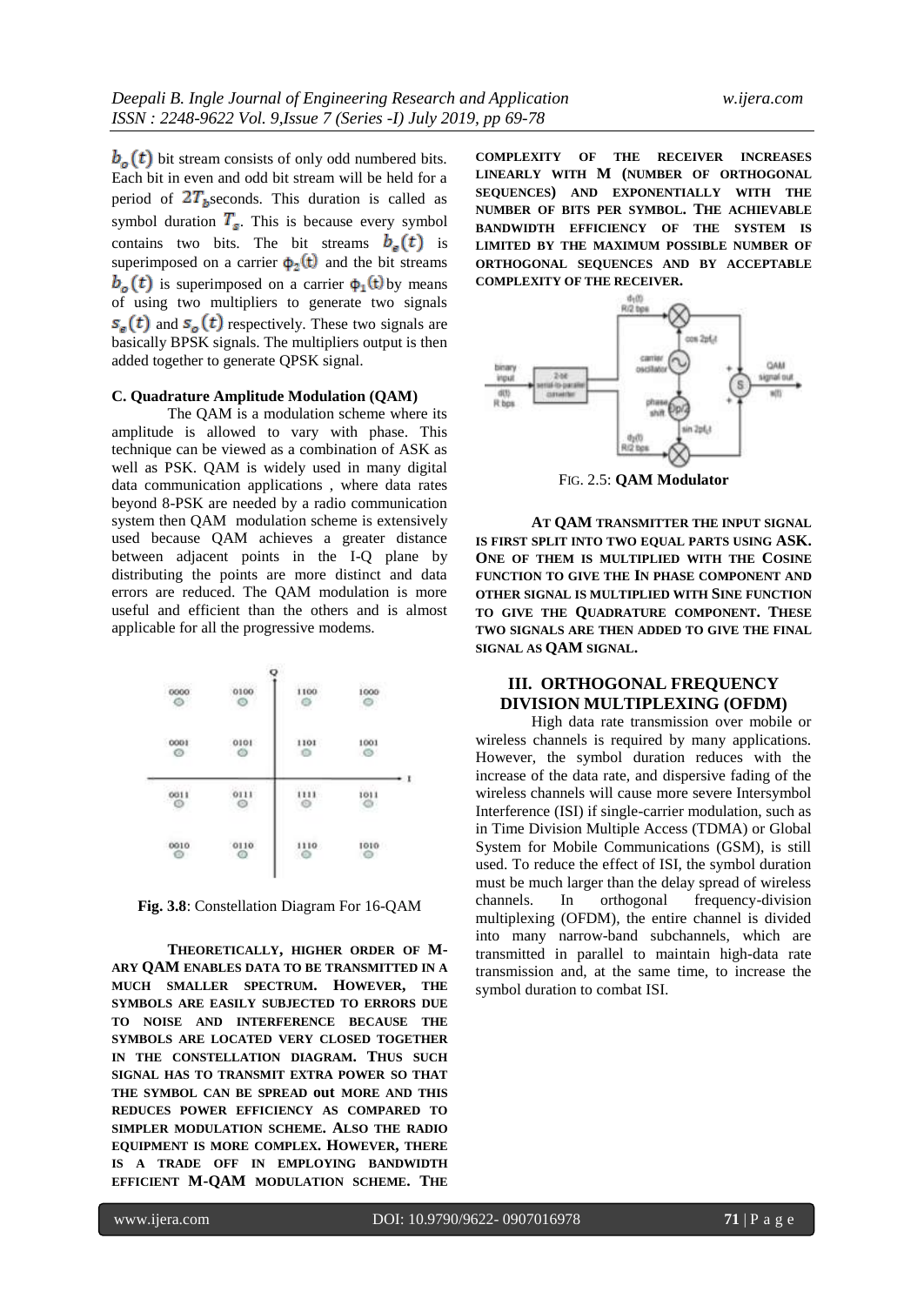

In the fig. 3.1, symbols represented by small case letters are assumed to be in time domain, whereas the symbols represented by uppercase letters are assumed to be in frequency domain. Consider data bits  $D = \{d0, d1, d2,...\}$ . Select number of subcarriers required to send the given data. As a generic case, assume N subcarriers. The data (D) is first converted from serial stream to parallel stream depending on the number of sub-carriers (N). Decide digital modulation techniques such as BPSK/ QAM. Apply IFFT algorithm on generated symbols and add cyclic prefix bits. Finally, the resultant output from the N parallel arms are summed up together to produce the OFDM signal. The channel in this case is modeled as a simple AWGN channel. Since the channel is considered to be an AWGN channel, there is no need for the frequency domain equalizer in the OFDM receiver as shown in Fig. 3.1. Reverse the process at the receiver side. Compare the transmitted and received bits to compute bit error rate.

#### **A. Mathematical Expression for OFDM**

Let  $\{S_{n,k}\}_{k=0}$  with  $E|S_{n,k}|^2 = \sigma^2$  be the complex symbols to be transmitted at the  $n<sup>th</sup>$  OFDM block, then the OFDM modulated signal can be represented by

$$
S_n(t) = \sum_{k=0}^{N-1} S_{n,k} e^{j2\pi k \Delta ft} \ , \quad 0 \le t \le T_s --- (3.1)
$$

where Ts,  $\Delta f$ , and N are the symbol duration, the subchannel space, and the number of subchannels of OFDM signals, respectively. For the receiver to demodulate the OFDM signal, the symbol duration should be long enough such that  $Ts^{\Delta f} = 1$ , which is also called the orthogonal condition since it makes  $e^{-j2\pi k\Delta ft}$  orthogonal to each other for different k.

With the orthogonal condition, the transmitted symbols  $S_{n,k}$  can be detected at the receiver by

$$
S_{n,k} = \frac{1}{T_s} \int_{0}^{T_s} S_n(t) e^{-j2\pi k \Delta \hat{r} t} dt, \quad --- (3.2)
$$

if there is no channel distortion. The sampled version of the baseband OFDM signal  $S(t)$  in (1) can be expressed as

$$
S_n\left(m\,\frac{T_s}{N}\right) = \sum_{k=0}^{N-1} S_{n,k} e^{j2\pi k\Delta f m \frac{T_s}{N}} = \sum_{k=0}^{N-1} S_{n,k} e^{j\frac{2\pi mk}{N}} - (3.3)
$$

which is actually the Inverse Discrete Fourier Transform (IDFT) of the transmitted symbols  $\{S_{n,k}\}_{k=0}^{N-1}$  and can efficiently be calculated by Fast Fourier Transform (FFT). It can easily be seen that demodulation at the receiver can be performed using DFT instead of the integral in (3.2).

A cyclic prefix (CP) or guard interval is critical for OFDM to avoid inter block interference (IBI) caused by the delay spread of wireless channels. They are usually inserted between adjacent OFDM blocks. Fig. 1 shows the function of the CP. Without the CP, the length of the OFDM symbol is Ts. With the CP, the transmitted signal is extended to  $T = Tg + Ts$  and can be expressed as

$$
\begin{aligned} \widetilde{S_n}(t) &= \sum_{k=0}^{N-1} S_{n,k} \, e^{j 2 \pi k \Delta \hat{t} t} \ , \quad -T_g \leq t \leq T_s \quad -- --(3.4) \\ & \text{It} \qquad \qquad \mathrm{is} \qquad \qquad \mathrm{obvious} \qquad \qquad \mathrm{that} \end{aligned}
$$

 $S_n(t) = S_n(t + T_s)$  for  $-T_g \le t \le 0$  which is why it is called the CP. The impulse response of a wireless channel can be expressed by

$$
h(t) = \sum_{i} \gamma_i \delta(t - \tau_i) - - - - - (3.5)
$$

where  $\tau_i$  and  $\gamma_i$  are the delay and the complex amplitude of the  $i<sup>th</sup>$  path, respectively. Then, the received signal can be expressed as

$$
x_n(t) = \sum_i \gamma_i \mathcal{S}_n(t - \tau_i) + n(t) - \dots - \dots - (3.6)
$$

where  $n(t)$  represents the Additive White Gaussian Noise (AWGN) at the receiver. As demonstrated in Fig. 1,  $x_n(t)$  consists of only the signal component from the  $n^{th}$  OFDM block when  $\tau_l \leq t \leq \tau_u$ , where  $\tau_l$ = -Tg +  $\tau_M$ ,  $\tau_u$  = Ts +  $\tau_m$ ,  $\tau_m$  =  $min_i {\tau_i}$ , and  $\tau_M = max_i {\{\tau_i\}}$ , otherwise, the received signal consists of signals from different OFDM blocks. If  $\tau_l \leq 0$  and  $\tau_u \geq T_s$  then

$$
x_{n,k} = \frac{1}{T_s} \int_0^{T_s} x_n(t) e^{-j2\pi f_0 t} dt = \frac{1}{T_s} \int_0^{T_s} \left\{ \sum_i \gamma_i S_n(t - \tau_i) + n(t) \right\} e^{-j2\pi f_0 t} dt = H_k S_{n,k} + n_k - -(3.7)
$$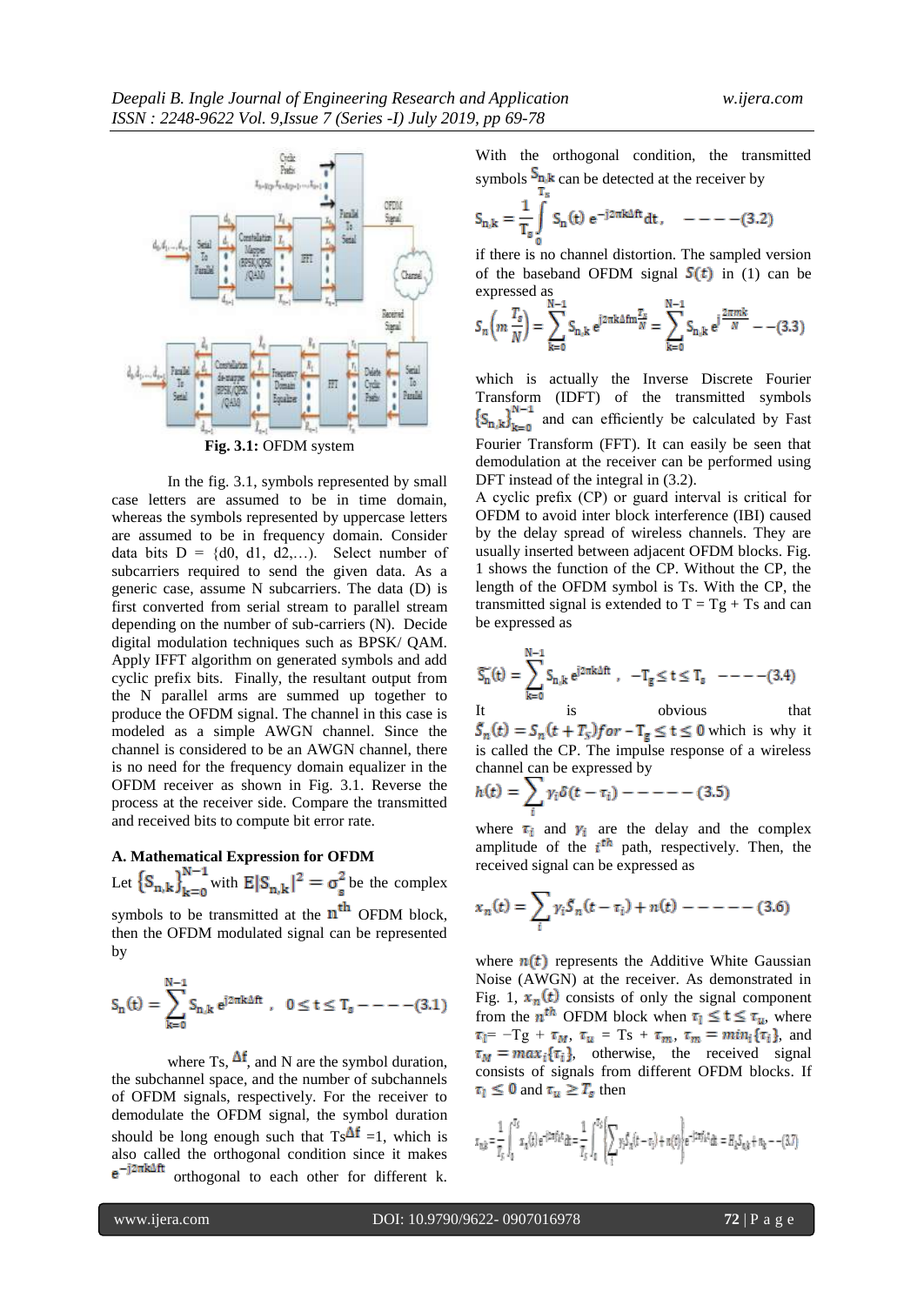for  $0 \leq k \leq N-1$ , and all *n*, where  $H_k$  denotes the frequency response of the wireless channel at the  $k^{\text{th}}$ subchannel and is defined as

$$
H_k = \sum_i \gamma_i e^{-j2\pi k \Delta f \tau_i} - - - - - (3.8)
$$

and  $n_k$  is the impact of AWGN and is defined as

$$
n_k = \frac{1}{T_s} \int_0^{T_s} n(t) e^{-j2\pi f_k t} dt - - - - - (3.9)
$$

It can be proved that  $n_k$  are independent identically distributed complex circular Gaussian with zero mean and variance  $\sigma_n^2$  with  $H_k$ , transmitted symbols can be estimated. For single carrier systems, the received signal is the convolution of the transmitted sequences or symbols and the impulse response of wireless channels in addition to AWGN, whereas the impact of the channel is only a multiplicative distortion at each subchannel for OFDM systems, which makes signal detection in OFDM systems very simple and is also one of the reasons why OFDM is very popular now a days.

#### **IV. RESULTS AND DISCUSSION**

This chapter presents simulation results along with the Bit Error Rate (BER) analysis for AWGN and Rayleigh fading channel. All simulations are performed in MATLAB (R2016a) tool to generate the noise sequence, data sequence, both data and noise sequence and add them together, recover signal from noisy received data and calculate BER and then plot them with different SNR values. Finally the conclusion is presented from simulation results.

Results are simulated for a basic communication system in which the signal is first modulated using BPSK, QPSK and M-QAM modulation techniques respectively. The modulated signal is then passed through AWGN and Rayleigh fading channel respectively prior to being demodulated. Lastly, the BER verses SNR results are estimated and plotted.

**A. BER performance for BPSK system in AWGN & Rayleigh fading channel.**

| Parameter             |             | Value      |  |
|-----------------------|-------------|------------|--|
| Modulation order      |             |            |  |
| Bits per symbol       |             |            |  |
| $Eb/No$ values $(dB)$ |             | $-3$ to 35 |  |
| Number<br>of          | <b>BPSK</b> | 1000000    |  |
| symbols per frame     |             |            |  |

Table 4.1 shows the simulation parameters for BPSK system. It conveys 1 bit per symbol and number of BPSK symbols per frame transmitted are 1000000 with modulation order (M) set as 2



**Fig.4.1:** BER performance for BPSK modulation in AWGN & Rayleigh fading channel

Fig.4.1 shows the BER performance analysis for BPSK system over AWGN & Rayleigh fading channels. BPSK has lower BER in AWGN channel compared to Rayleigh fading channel. For example at SNR=5 dB, BER in BPSK for AWGN channel is 0.0059 while for Rayleigh channel is 0.064. It is evident from fig. 4.1 that both theoretical and estimated BER are in good agreement with each other for BPSK over AWGN and Rayleigh fading channels. Also BER of BPSK system in AWGN channel gives good performance as compared to Rayleigh fading Channel.

## **B. BER performance for QPSK system in AWGN & Rayleigh fading channel**

Table 4.2: QPSK Simulation Parameters

| Parameter                  | Value      |
|----------------------------|------------|
| Modulation order           |            |
| Bits per symbol            |            |
| $Eb/No$ values $(dB)$      | $-3$ to 35 |
| Number of QPSK symbols per | 1000000    |
| frame                      |            |

Table 4.2 shows the simulation parameters for QPSK system. BPSK system conveys 1 bit per symbol while on the other hand QPSK conveys 2 bits per symbol. Thus the number of bits per symbol carried by QPSK system is twice more than that carried by BPSK system.

Fig. 4.2 shows the BER vs SNR performance analysis for QPSK system over AWGN & Rayleigh fading channels. It reveals that BER for AWGN channel needs less signal power than that of Rayleigh fading channel. Fig. 4.2 also shows that both theoretical and estimated BER for AWGN and Rayleigh channels are in good agreement with each other.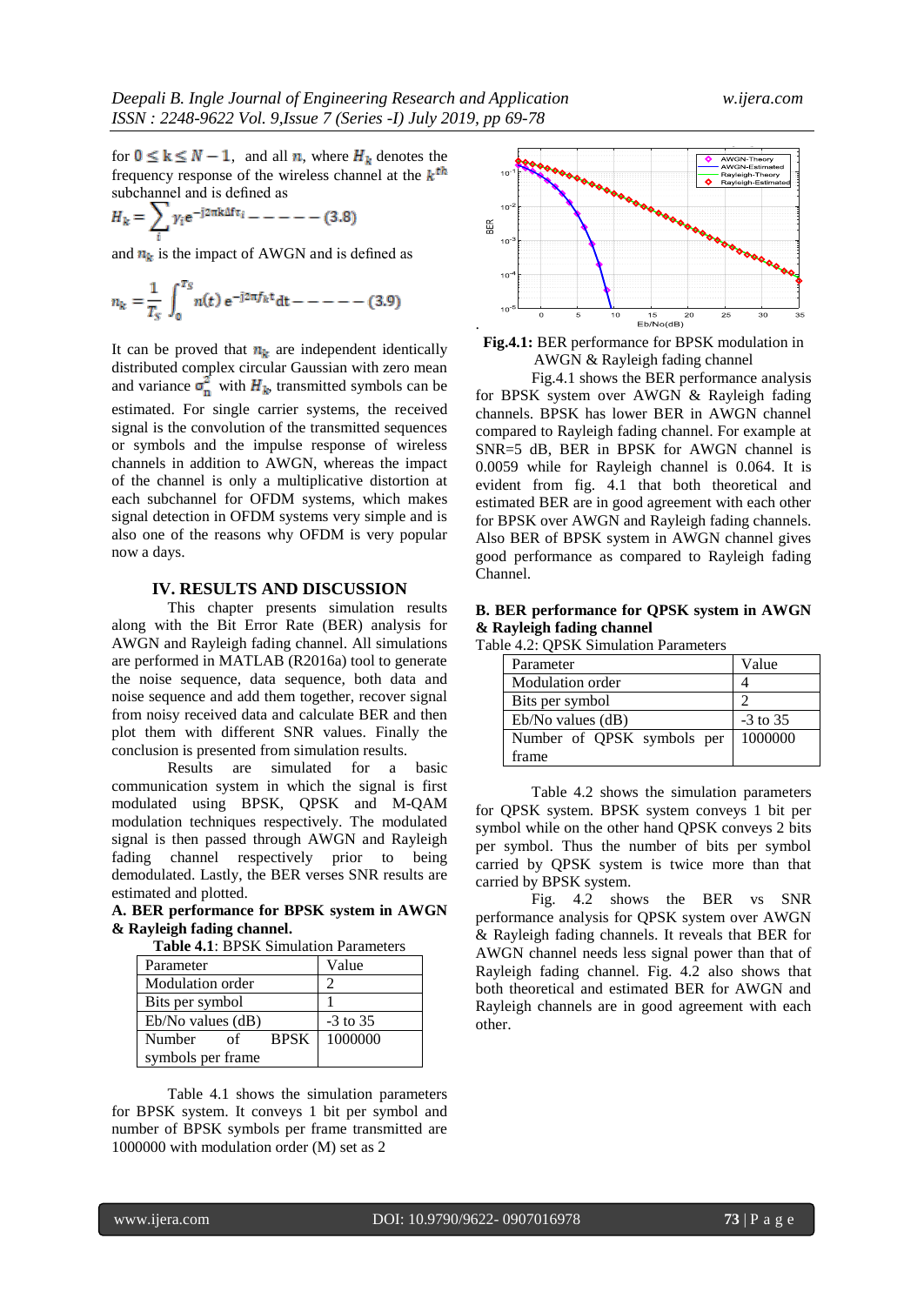

**Fig.4.2:** BER performance for QPSK modulation in AWGN & Rayleigh fading channel



Fig**.4.3:** BER performance for 16-QAM modulation in AWGN & Rayleigh fading channel

**C. BER performance for 16-QAM system in AWGN & Rayleigh fading channel**

| Table 4.3: QAM Simulation Parameters |            |  |
|--------------------------------------|------------|--|
| Parameter                            | Value      |  |
| Modulation order                     | 16         |  |
| Bits per symbol                      |            |  |
| $Eb/No$ values $(dB)$                | $-3$ to 35 |  |
| Number of BPSK symbols               | 1000000    |  |
| per frame                            |            |  |

Table 4.3 shows the simulation parameters for 16-QAM system. QPSK system conveys 2 bits per symbol while on the other hand 16-QAM conveys 4 bits per symbol. Thus the number of bits per symbol carried by 16-QAM system is twice more than that carried by QPSK system.

Fig.4.3 shows the BER performance analysis for 16-QAM system over AWGN & Rayleigh fading channels. It shows that as the SNR increases the BER decreases. Also the 16-QAM has lower BER in AWGN channel as compared to BER of Rayleigh fading channel. For example at SNR=10 dB, BER for AWGN channel is 0.0017 while for Rayleigh channel is 0.041.

#### **D. BER performance for BPSK, QPSK and 16- QAM system in AWGN channel**

Fig.4.4 shows BER vs. SNR performance analysis of BPSK, QPSK and 16-QAM modulation technique over Additive White Gaussian Noise channels. It is evident from fig 4.4 that for 16-QAM modulation in AWGN channel, estimated BER needs an additional transmitted signal power of 4.5 dB compared to estimated BER of BPSK and QPSK modulation to achieve a BER of 10-4. It



**Fig.4.4**: BER performance for BPSK, QPSK and 16- QAM modulation in AWGN channel

is also evident from fig.4.4 that as SNR increases, BER decreases.

#### **E. BER performance for BPSK, QPSK and 16- QAM modulation in Rayleigh fading channel**

Fig.4.5 shows BER performance analysis of BPSK, QPSK and 16-QAM modulation technique over Rayleigh fading channel. From fig 4.5, it is clear that BPSK and QPSK modulation gives better performance as compared to 16-QAM modulation. Also, both theoretical and estimated BER for BPSK, QPSK and 16-QAM modulation are in good agreement with each other.

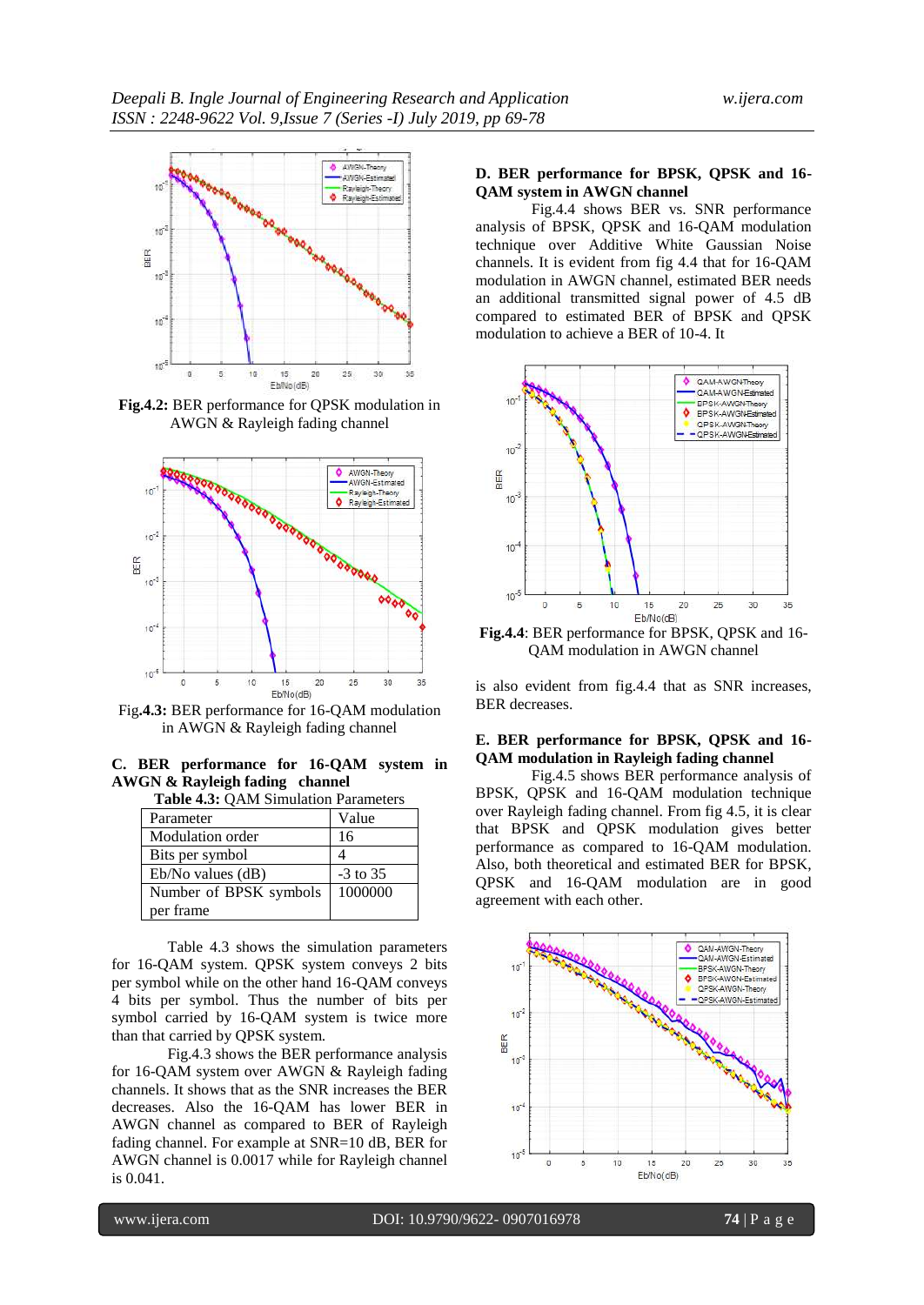**Fig.4.5:** BER performance for BPSK, QPSK and 16- QAM modulation in Rayleigh fading channel



modulation in AWGN & Rayleigh fading channel

**F. BER performance of OFDM system using BPSK modulation in AWGN & Rayleigh fading channel**

|  |  | <b>Table 4.4: OFDM Simulation Parameters</b> |  |
|--|--|----------------------------------------------|--|
|--|--|----------------------------------------------|--|

| Parameter                   | Value       |
|-----------------------------|-------------|
| FFT size                    | 64          |
| Number of data subcarriers  | 48          |
| Number of pilot subcarriers |             |
| Number of OFDM Symbols      | 10000       |
| <b>OFDM</b> Bandwidth       | 20MHz       |
| EbNo in dB                  | $-20$ to 10 |
| Cyclic prefix length        | 32          |

OFDM system is simulated with 10000 OFDM symbols, M modulation level is set to 2, FFT length is set as 64, bandwidth set as 20MHz and cyclic prefix length is set to 32.

Fig.4.6 shows the BER vs SNR performance analysis of OFDM using BPSK modulation in AWGN & Rayleigh fading channel. At SNR = 5 dB, BER for AWGN using BPSK is -2.22 whereas for Rayleigh channel is 0.064. It is clear from fig.4.6 that the BER performance of OFDM system using BPSK modulation in AWGN channel is better than Rayleigh fading channel. Also from graph it is evident that as the SNR increases the BER decreases for both the channels.

#### **G. BER performance of OFDM system using QPSK modulation in AWGN & Rayleigh fading channel**

Fig.4.7 shows the BER vs SNR performance analysis of OFDM using QPSK modulation over AWGN & Rayleigh fading channels. QPSK has lower BER in AWGN channel as compared to BER of Rayleigh fading channel. For example at SNR=5 dB, BER for AWGN



**Fig. 4.7:** BER performance of OFDM using QPSK modulation in AWGN & Rayleigh fading channel

channel is 0.0059 while for Rayleigh channel is 0.1913. It is clear from fig. 4.7 that both theoretical and estimated

BER for AWGN & Rayleigh fading channels are in good agreement with each other.

## **H. BER performance of OFDM system using 16- QAM modulation in AWGN & Rayleigh fading channel**

Fig.4.8 shows the BER vs SNR performance analysis of OFDM using 16-QAM modulation over AWGN & Rayleigh fading channels. 16-QAM has lower BER in AWGN channel as compared to BER of Rayleigh fading channel. For example at SNR=10 dB, BER for AWGN channel is 0.0017 while for Rayleigh channel is 0.062. It is clear from fig. 4.8 that both theoretical and estimated BER for AWGN & Rayleigh fading channels are in good agreement with each other for the channels. Also for both the channels as the SNR increases the BER decreases.



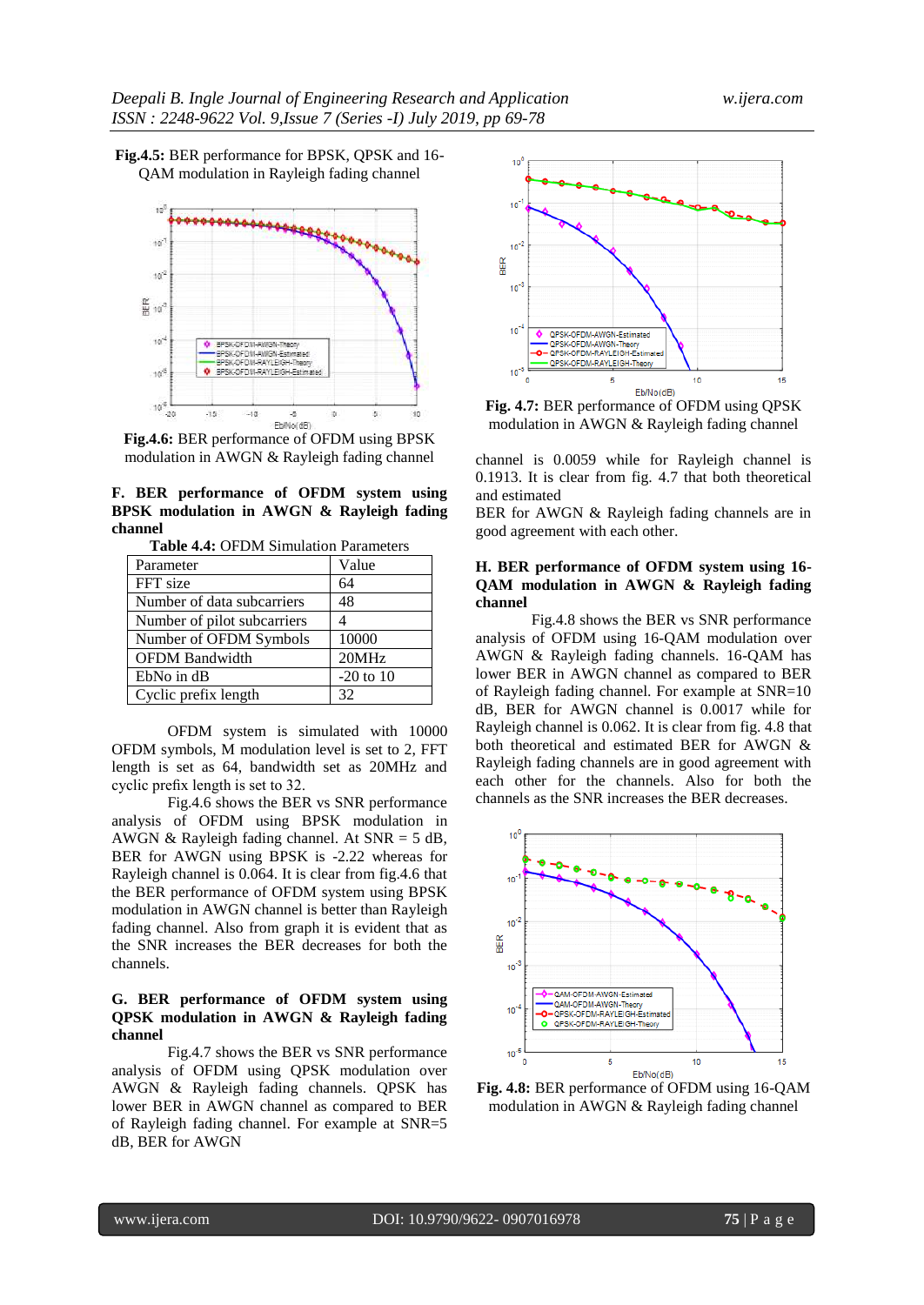

**Fig.4.9:** BER performance of OFDM using BPSK, QPSK and 16-QAM modulation in AWGN channel

#### **I. BER performance of OFDM system using BPSK, QPSK and 16-QAM modulation in AWGN channel**

Fig.4.9 shows that for 16-QAM modulation in AWGN channel, estimated BER needs an additional transmitted signal power of 4.5 dB compared to estimated BER of BPSK and QPSK modulation to achieve a BER of 10-4. It is also evident from fig.4.9 that as SNR increases, BER decreases.

## **J. BER performance of OFDM system using BPSK, QPSK and 16-QAM modulation in Rayleigh Fading channel**

Fig.4.10 shows the BER vs SNR performance analysis of OFDM using BPSK, QPSK and 16-QAM modulation over Rayleigh Fading channel. BER performance of BPSK is



**Fig. 4.10:** BER performance of OFDM using BPSK, QPSK and 16-QAM modulation in Rayleigh Fading channel

better as compared to QPSK and 16-QAM. It is also evident from fig. 4.10 that as SNR increases BER decreases for BPSK, QPSK and 16-QAM modulations over Rayleigh fading channel.

#### **V. CONCLUSIONS**

The wireless channel is susceptible to a variety of transmission obstacles such as noise, fading, path loss, interference, and blockage. These factors restrict the range and the reliability of the wireless transmission.

In this paper we have studied and compared the performance of BPSK, QPSK, QAM and OFDM using BPSK, QPSK and QAM modulation techniques under AWGN and Rayleigh fading channels. To compare diff erent modulation techniques efficiencies it is important to calculate BER at diff erent SNR.

Our results showed that the choice of modulation techniques plays a critical role in system performance. An examination of the three modulation techniques quickly reveals the added complexity each new method introduces.

From the outcome of the simulation results, conclusions are as follows:

1. It is clear from the simulation results obtained in fig. 4.1 to 4.10 that the performance of BPSK and QPSK is better than 16-QAM because the BER values with respect to SNR (in dB) in case of BPSK and QPSK are lower than the values obtained in the case of 16-QAM for AWGN and Rayleigh fading channels..

2. The spectral width of 16-QAM is more than that of BPSK and QPSK. Therefore 16-QAM can carry more traffic as compared to BPSK and QPSK but at the expense of poor performance in BER over AWGN and Rayleigh fading channels.

3. For BPSK, QPSK, 16-QAM systems and OFDM using BPSK, QPSK and 16-QAM modulation techniques over AWGN and Rayleigh fading channels it is evident from the fig. 4.1 to 4.10 that as the value of SNR increases the value BER decreases. So, we can reduce errors by increasing SNR.

4. For OFDM system, from fig.4.9 and fig. 4.10 we conclude that the BER performance of OFDM using BPSK and QPSK modulation techniques is better than that of 16-QAM modulation over AWGN and Rayleigh fading channels.

5. We observed from the results that we can choose best modulation schemes to obtain optimum performance of the system based on needs, to obtain greater data rate we can choose higher modulation schemes and to have very less loss of data we can use lower modulation schemes.

6. The BPSK has an overall better performance as compared to QPSK & 16-QAM techniques. That means lower order of modulation techniques is better to use in communication system if spectral efficiency is not taken in an account.

7. Finally, it is evident from fig.4.1 to 4.10 that theoretical and estimated values of BER are in good agreement with each other.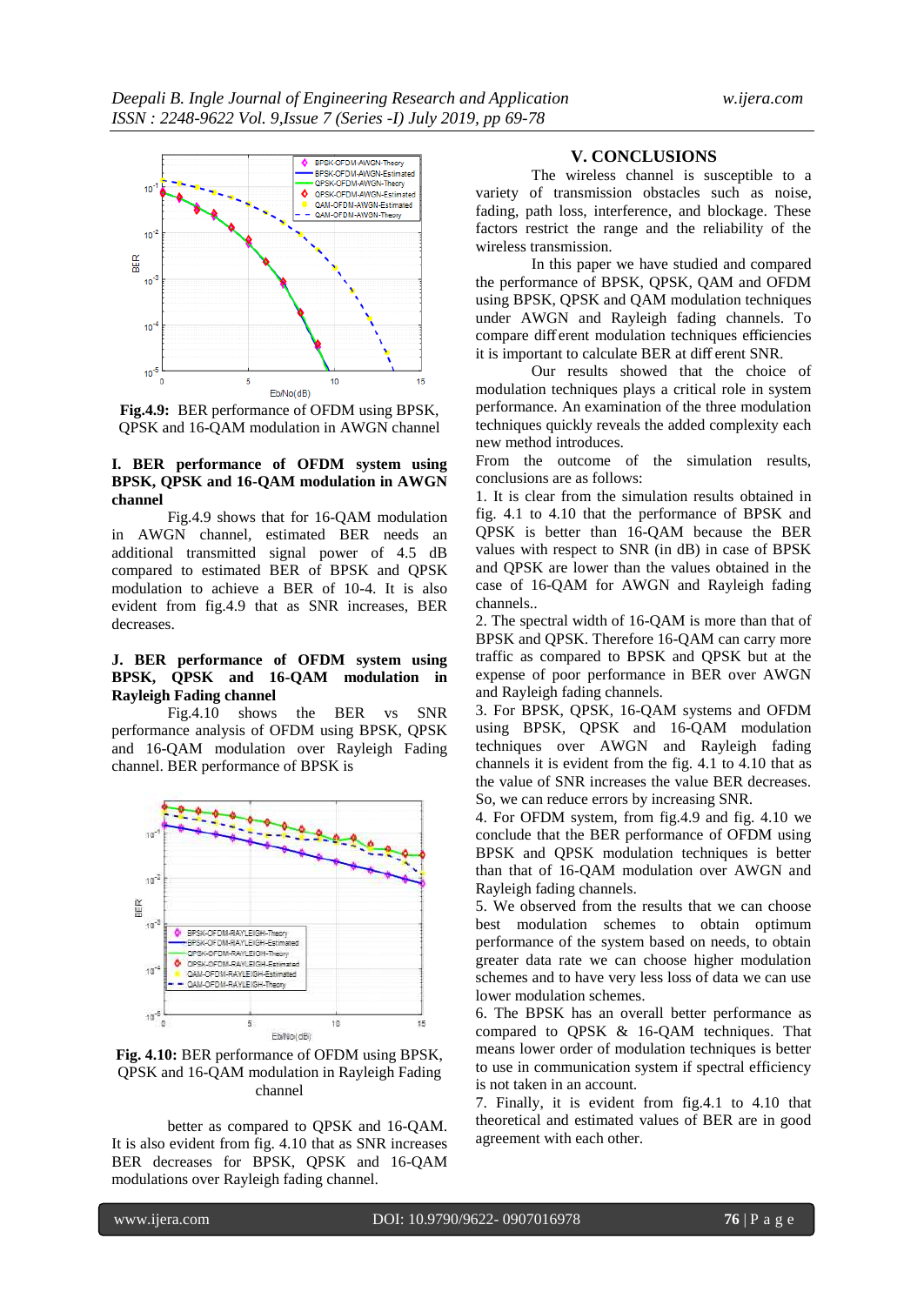#### *REFERENCES*

- [1]. R. W. Chang, "Synthesis of band-limited orthogonal signals for multichannel data transmission, " Bell Syst. Tech. J., vol. 45, pp. 1775–1797, Dec. 1966.
- [2]. T. J. Willink and P. H. Wittke, "Optimization and performance evaluation of multicarrier transmission," IEEE Trans. Inf. Theory, vol. 43, no. 2, pp. 426–440, Mar. 1997
- [3]. E. F. Casas and C. Leung, "OFDM for data communication over mobile radio FM channels. PART-I. Analysis and experimental results," IEEE Trans. Commun., vol. 39, no. 5, pp. 783–793, May 1991
- [4]. J. A. C. Bingham, "Multicarrier modulation for data transmission: An idea whose time has come," IEEE Commun. Mag., vol. 28, no. 5, pp. 5– 14, May 1990.
- [5]. A. R. S. Bahai and B. R. Saltzberg, Multi-Carrier Digital Communications: Theory and Applications of OFDM. New York: Plenum, 1999.
- [6]. L. J. Cimini, "Analysis and simulation of a digital mobile channel using orthogonal frequency division multiplexing," IEEE Trans. Commun., vol. 33, pp. 665–675, July 1985.
- [7]. K. Ulovec, "Recognition of OFDM modulation method," J. Radioeng., vol. 17, no. 1, pp. 50– 55, Apr. 2008.
- [8]. L. Hanzo and T. Keller, "Introduction to orthogonal frequency division multiplexing," OFDM and MC-CDMA: A Primer, 1st ed. USA: Wiley IEEE Press, 2006.
- [9]. Taewon Hwang, Chenyang Yang, Gang Wu, Shaoqian Li, and Geoffrey Ye Li, "OFDM and Its Wireless Applications: A Survey", IEEE Transactions on Vehicular Technology, VOL. 58, NO. 4, pp. 1673-1694, MAY 2009.
- [10]. Patrick Vandenameele, Liesbet Van Der Perre, Marc G. E. Engels, Bert Gyselinckx, and Hugo J. De Man, "A Combined OFDM/SDMA Approach", IEEE journal on selected areas in commun., VOL. 18, NO. 11, pp. 2312-2321, Nov. 2000.
- [11]. Steven Thoen, Luc Deneire, Liesbet Van der Perre, Marc Engels, and Hugo De Man, "Constrained Least Squares Detector for OFDM/SDMA-Based Wireless Networks", IEEE Trans. On Wireless Commun., VOL. 2, NO. 1, pp.129-140, Jan. 2003.
- [12]. Steven Thoen, Liesbet Van der Perre, Marc Engels, and Hugo De Man, "Adaptive Loading for OFDM/SDMA-Based Wireless Networks", IEEE Trans. on Commun., VOL. 50, NO. 11, PP.1798-1810, Nov. 2002.
- [13]. Hanjin Kim, Hoon Lee, Minki Ahn, Han-Bae Kong, and Inkyu Lee, "Joint Subcarrier and Power Allocation Methods in Full Duplex

Wireless Powered Communication Networks for OFDM Systems", IEEE Trans. on Wireless Commun., VOL. 15, NO. 7, pp.4745-4753, July 2016.

- [14]. Ali Gorcin and Huseyin Arslan, "An OFDM Signal Identification Method for Wireless Communications Systems", IEEE Trans. On Vehicular Technology, VOL. 64, NO. 12, pp. 56885700, Dec. 2015.
- [15]. Li Zhao, Jing He, Zhihua Zhou, Rui Deng, and Lin Chen, "The Research of Optical Fast OFDM Based on Channel Estimation Algorithm", IEEE Photonics Journal, Volume 8, Number 3, June 2016.
- [16]. Peng Xu, Jiangzhou Wang, Jinkuan Wang, and Feng Qi, "Analysis and Design of Channel Estimation in Multicell Multiuser MIMO OFDM Systems", IEEE Transa. On Vehicular Technology, VOL. 64, NO. 2, pp. 610-620, Feb. 2015.
- [17]. Manoj Barnela and Dr. Suresh Kumar, "Digital Modulation Techniques Employed in Wireless Communication: A Literature review", International Journal of Engineering, Applied and Management Sciences Paradigms, Vol. 14, Issue 01, April 2014.
- [18]. S. Bhad, P. Gulhane, and A. S. Hiwale, "PAPR Reduction scheme For OFDM," Procedia Technol., vol. 4, pp. 109–113, 2012.
- [19]. D. Hewitt, E. Skafidas, C. Do, A. V Tran, C. Zhu, D. Hewitt, and E. Skafidas, "Data-Aided OSNR Estimation for QPSK and 16-QAM Coherent Optical System Data-Aided OSNR Estimation for QPSK and," vol. 5, no. 5, 2013.
- [20]. A. Zainudin and G. Puja, "Performance Analysis of an OFDM PHY Scheme with Zero Forcing Equalizer Using Software Defined Radio Platform and USRP," no. October 2016, 2014.
- [21]. A. U. Suhagiya, and P. R. C. Patel, "Design and Implementation of OFDM transmitter and receiver using 8-point fft," pp. 19–23, 2014.
- [22]. P. Xu, J. Wang, S. Member, J. Wang, and F. Qi, "Multicell Multiuser MIMO OFDM Systems," vol. 64, no. 2, pp. 610–620, 2015.
- [23]. A. Gorcin, H. Arslan, and S. Member, "An OFDM Signal Identification Method for Wireless Communications Systems," vol. 64, no. 12, pp. 5688–5700, 2015.
- [24]. K. Praveen, V. Annepu, and S. Das, "Recent trends in multiuser detection techniques for SDMA – OFDM communication system," Phys. Commun., vol. 20, pp. 93–108, 2016.
- [25]. C. Link, S. M. Usha, and K. R. Nataraj, "Bit Error Rate Analysis Using QAM Modulation for Satellite," Procedia Technol., vol. 25, no. Raerest, pp. 456–463, 2016.